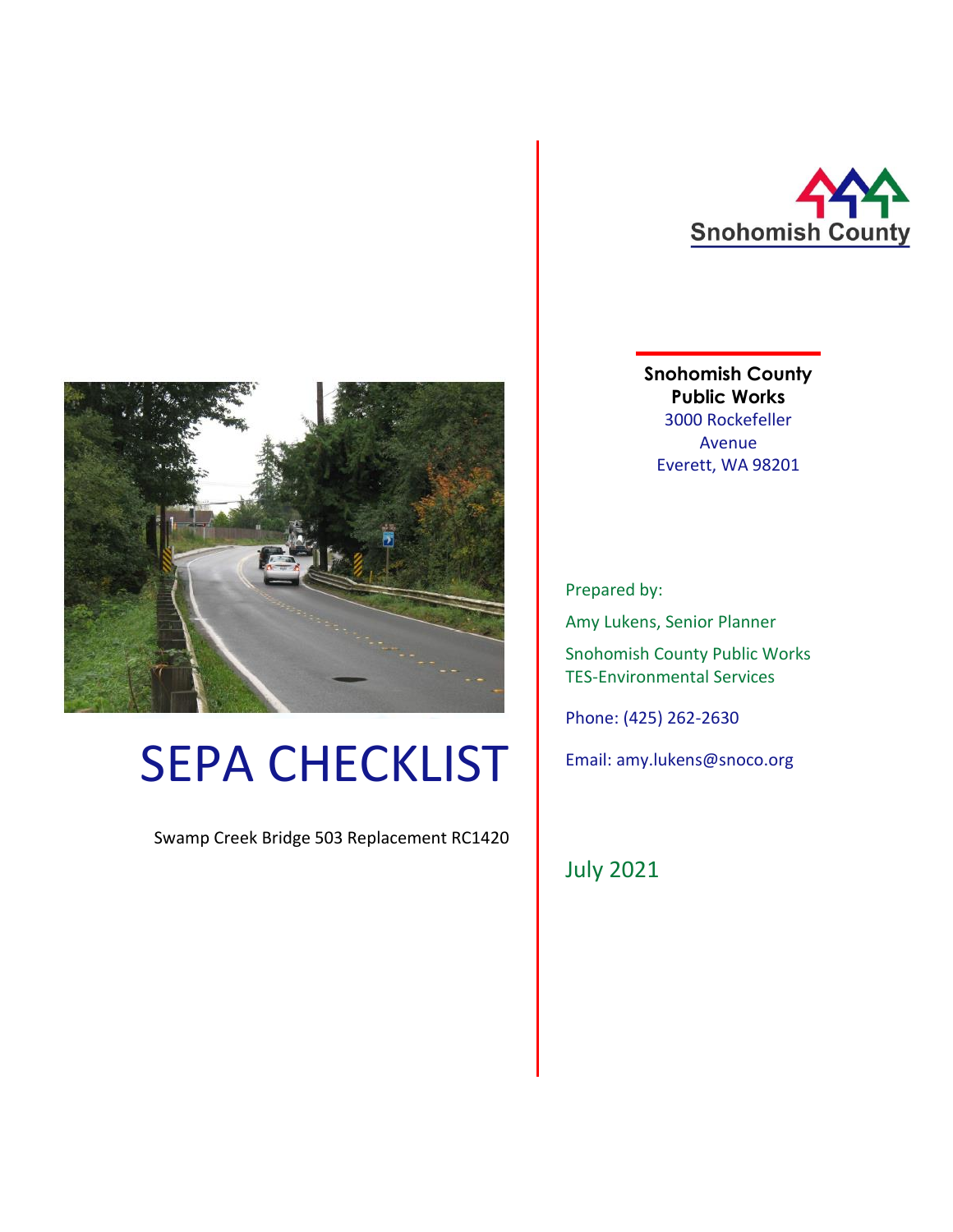# **Purpose of Checklist:**

Governmental agencies use this checklist to help determine whether the environmental impacts of your proposal are significant. This information is also helpful to determine if available avoidance, minimization or compensatory mitigation measures will address the probable significant impacts or if an environmental impact statement will be prepared to further analyze the proposal.

# **SUMMARY**

#### **A. BACKGROUND**

Name of proposed project: **Swamp Creek Bridge 503 Replacement (RC 1420)**

Name of applicant: **Snohomish County Public Works**

Address and phone number of applicant and contact person:

**Amy Lukens, Senior Planner 3000 Rockefeller Place, Everett, WA 98201 Phone: 425-262-2630 amy.lukens@snoco.org**

Date checklist prepared:

**July 2021**

Agency requesting checklist: **Snohomish County Public Works Transportation and Environmental Services (TES) Division**

Proposed timing or schedule (including phasing, if applicable): **Construction of the proposed bridge replacement is scheduled for the 2024 construction season.**

Do you have any plans for future additions, expansion, or further activity related to or connected with this proposal? If yes, please explain. **None proposed.** 

List any environmental information you know about that has been prepared, or will be prepared, directly related to this proposal.

- **Environmental Review Memo**
- **Critical Area Study**
- **Cultural Resources Report**
- **Hydraulic Study Report**
- **Drainage Report**
- **Design Report**
- **Geotechnical Memorandum**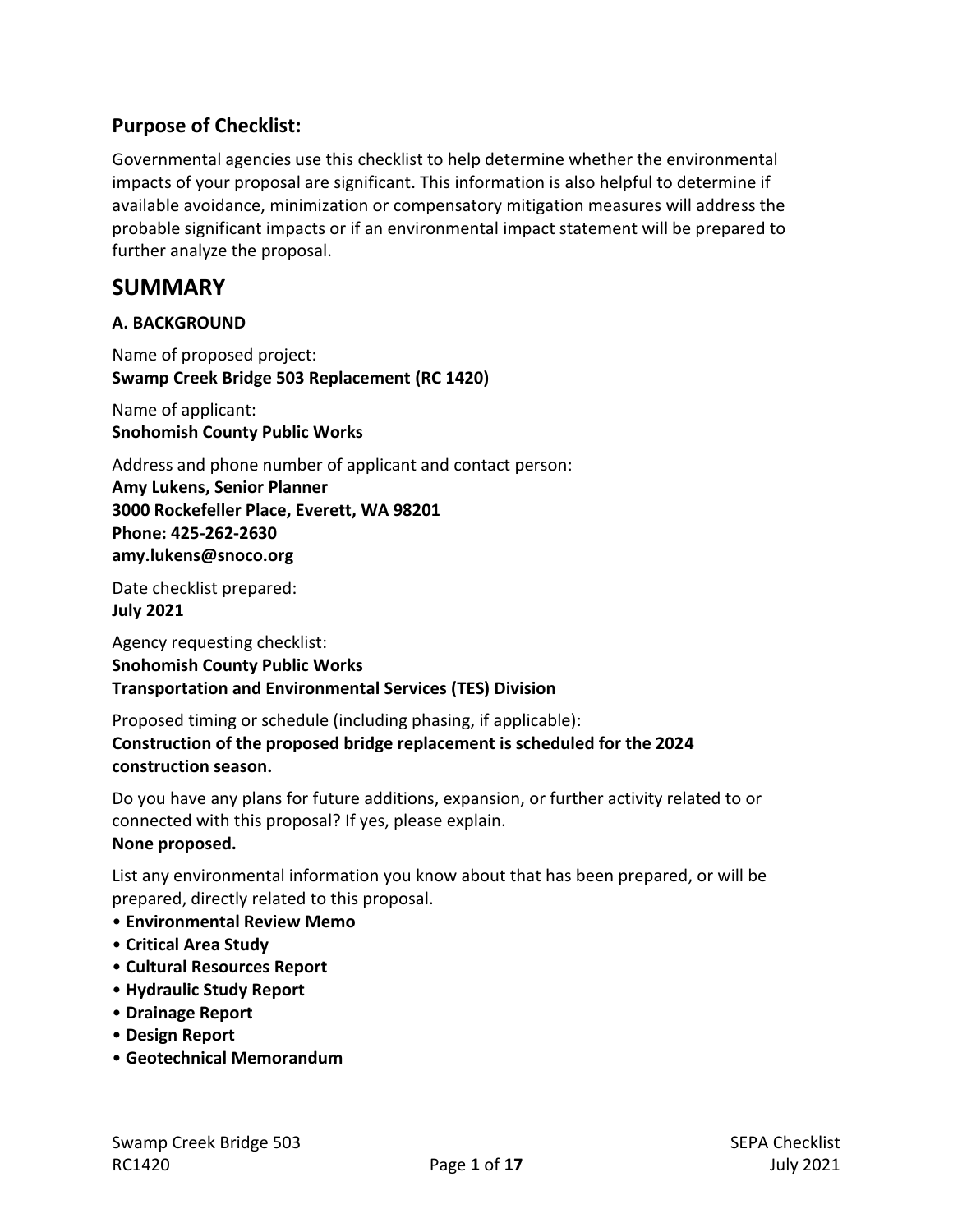Do you know whether applications are pending for governmental approvals of other proposals directly affecting the property covered by your proposal? If yes, please explain. **None known.** 

| ☑ | Permit/Approval:                             | <b>Required from:</b>                     |
|---|----------------------------------------------|-------------------------------------------|
| ☑ | Section 7 Endangered Species Act             | NOAA Fisheries and U.S. Fish and Wildlife |
|   | Consultation                                 | Service                                   |
| ☑ | Section 106 National Historic Preservation   | Federal Lead Agency (Federal Highway      |
|   | Act                                          | Administration)                           |
| ☑ | <b>NPDES Construction Stormwater General</b> | Washington State Department of Ecology    |
|   | Permit                                       |                                           |
| ☑ | Hydraulic Project Approval (HPA)             | Washington State Department of Fish and   |
|   |                                              | Wildlife                                  |
| ☑ | <b>Drainage Certification</b>                | Snohomish County - Public Works           |
| ☑ | <b>Critical Area Certification</b>           | Snohomish County - Public Works           |
| ☑ | <b>Flood Hazard Permit</b>                   | Snohomish County - Planning and           |
|   |                                              | <b>Development Services</b>               |
| ☑ | <b>Shoreline Permit</b>                      | Snohomish County - Planning and           |
|   |                                              | <b>Development Services</b>               |
| ☑ | Land Disturbing Activity Permit              | Snohomish County - Public Works           |

List any government approvals or permits that will be needed for your proposal, if known.

1. Give a brief, complete description of your proposal, including the proposed uses and the size of the project site. There are several questions later in this checklist that ask you to describe certain aspects of your proposal; you do not need to repeat those answers on this page. (Lead agencies may modify this form to include additional specific information on project description).

> **Snohomish County Public Works (PW) proposes to replace the existing Swamp Creek Bridge 503 to meet current standards and provide facilities for all users including bicycles and pedestrians. The existing bridge has been determined to be structurally deficient, functionally obsolete and scour critical.**

> **Bridge 503 carries Locust Way across Swamp Creek, east of Brier. The existing bridge is a 41-foot concrete tub girder design and will be replaced with a 70 foot concrete deck bulb tee girder design. The existing bridge is 22.5 feet wide. The new bridge will be 44 feet wide, accommodating two 11-foot driving lanes, two 5-foot bike lanes, and two 6-foot sidewalks.**

**Additional right of way acquisition is anticipated for this project, and temporary construction easements will be needed. A new waterline will be installed within the road construction limits by Alderwood Water and Wastewater District.**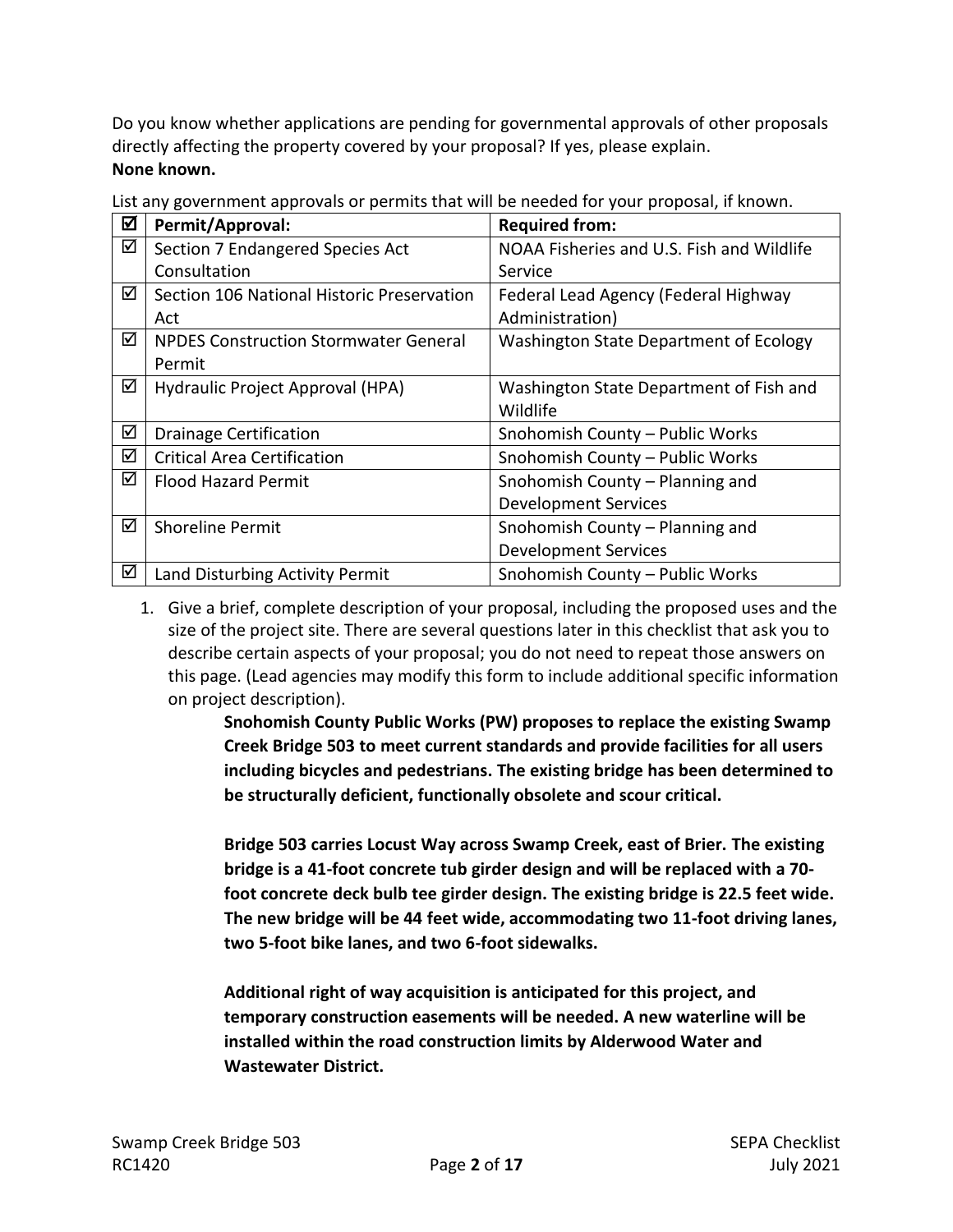2. Location of proposal. Give sufficient information for a person to understand the precise location of your proposed project, including a street address if any, and section/township/range if known. If a proposal would occur over a range of areas, provide the range or boundaries of the site(s). Provide legal description, site plan, vicinity map, and topographic map if reasonably available. While you should submit any plans required by the agency, you are not required to duplicate maps or detailed plans submitted with any permit applications related to this checklist.

> **The project is located within Section 26, Township 27 North, Range 4 East W.M. of unincorporated Snohomish County between Bothell and Brier. The project is located within both the Southwest County UGA and the Bothell Municipal UGA. Adjacent land uses are urban low-density residential. A vicinity map is attached for reference.**

#### **B. ENVIRONMENTAL ELEMENTS**

#### **1. Earth**

- a. General description of the site (check one):
	- **ØFLAT**
	- $\Box$  ROLLING
	- ☐ HILLY
	- ☐ STEEP SLOPES
	- ☐ MOUNTAINOUS
	- $\Box$  OTHER (please describe): Click here to enter text.
- b. What is the steepest slope on the site (approximate percent slope)?

## **The site of bridge 503 is relatively flat, with slopes ranging between 0 to 8%.**

c. What general types of soil are found on the site (i.e., clay  $-$  sand  $-$  gravel  $-$  peat  $$ muck)? If you know the classification of agricultural soils, specify them and note any agricultural land of long-term commercial significance and whether the proposal results in removing any of these soils.

## **Norma loam, Alderwood-Urban land complex (gravelly ashy sandy loam)**

d. Are there surface indications or history of unstable soils in the immediate vicinity? If so, please describe.

**None.**

e. Describe the purpose, type, total area, and approximate quantities and total affected area of any filling excavation and grading proposed. Indicate source of fill.

> **The area potentially affected totals 1.8 acres. Approximately 1,600 cubic yards of cut/fill are anticipated. All fill will be sourced from a County-approved supplier.**

f. Could erosion occur as a result of clearing, construction or use? If so, please generally describe.

> **Minor amounts of erosion may occur during construction. Temporary Erosion and Sedimentation Control Best Management Practices (BMPs) would be**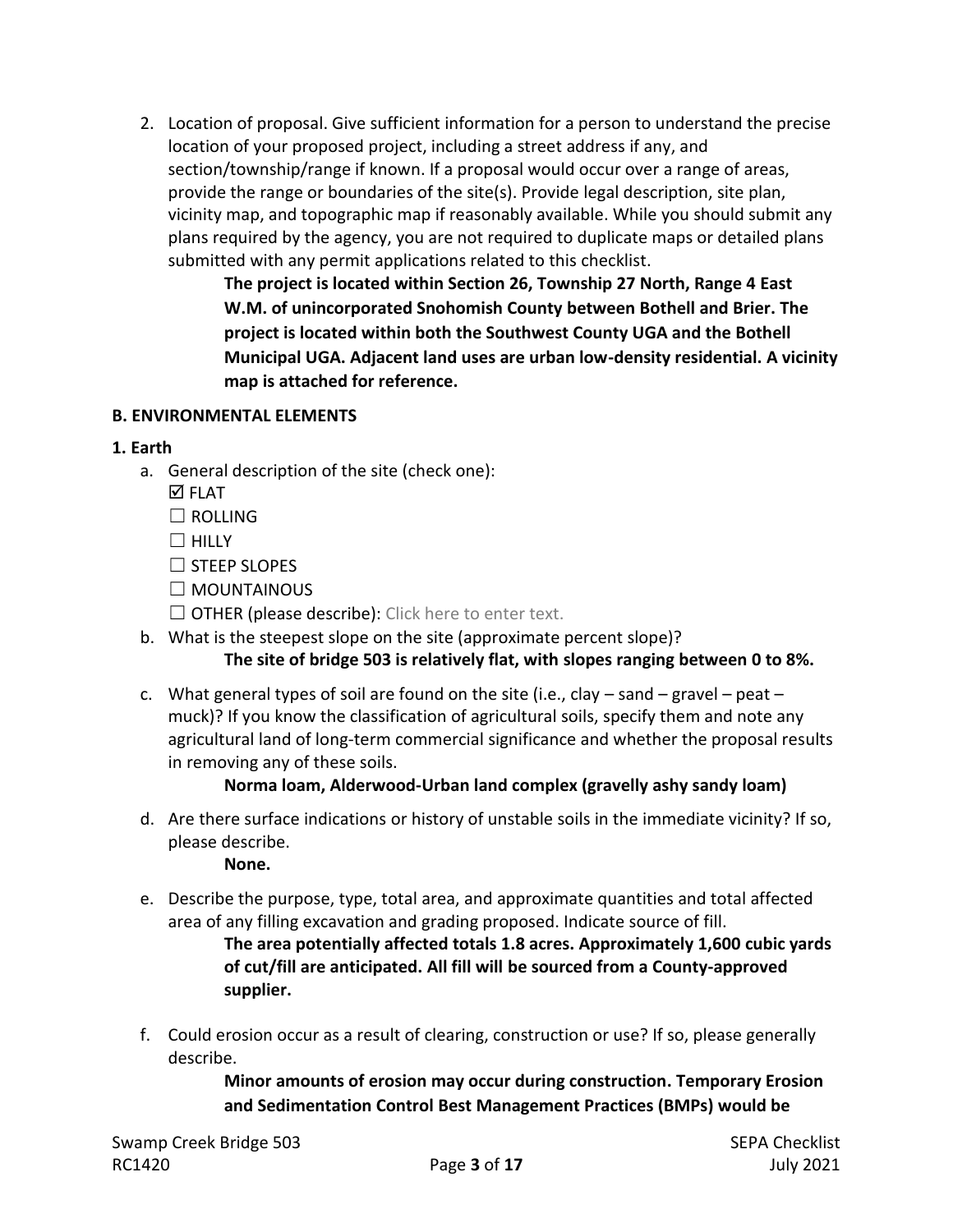## **implemented for temporary erosion and sedimentation control to minimize impacts from construction.**

g. About what percent of the site will be covered with impervious surfaces after project construction (i.e., asphalt or buildings)?

> **The existing project site contains approximately 17,595 square feet (0.4 acre/ 22%) of impervious surface. A total of 3,769 square feet (0.1 acre/ 5%) of new impervious surface area would be added as part of the project. The completed project will have approximately 21,032 square feet (0.5 acre/ 28%).**

- h. Proposed measures to reduce or control erosion, or other impacts to the earth, if any: **All project activities would be subject to Best Management Practices and would comply with the provisions of all applicable permits. Best Management Practices may include, but are not limited to the following:**
	- **Protective covering would be placed over exposed soil areas to prevent sediments and other contaminants from entering the roadside ditches, streams, and wetlands. Protective covering would be clear plastic sheeting, straw mulch, jute matting, mulch, or erosion control blanket per Department of Ecology requirements.**
	- **A temporary erosion and sedimentation control plan would be prepared and implemented during construction.**
	- **Erosion and sedimentation control measures would be routinely inspected, maintained and repaired. Damaged or inadequate erosion and sedimentation control measures would be corrected quickly.**
	- **Any bare soil that may result from project activity would be reseeded with an appropriate erosion control seed mix immediately following construction.**

## **2. Air**

a. What types of emissions to the air would result from the proposal during construction, operation, and maintenance when the project is completed? If any, please generally describe and give approximate quantities if known.

> **Some dust may be generated during grading and equipment exhaust will be emitted during construction. No long-term emissions will result from this project. Construction equipment, construction related activities, and vehicles carrying workers and equipment to and from the site would result in minor, temporary increases in emissions and dust. There would be no increase in emissions once construction is complete.**

b. Are there any off-site sources of emissions or odor that may affect your proposal? If so, please generally describe.

**No.**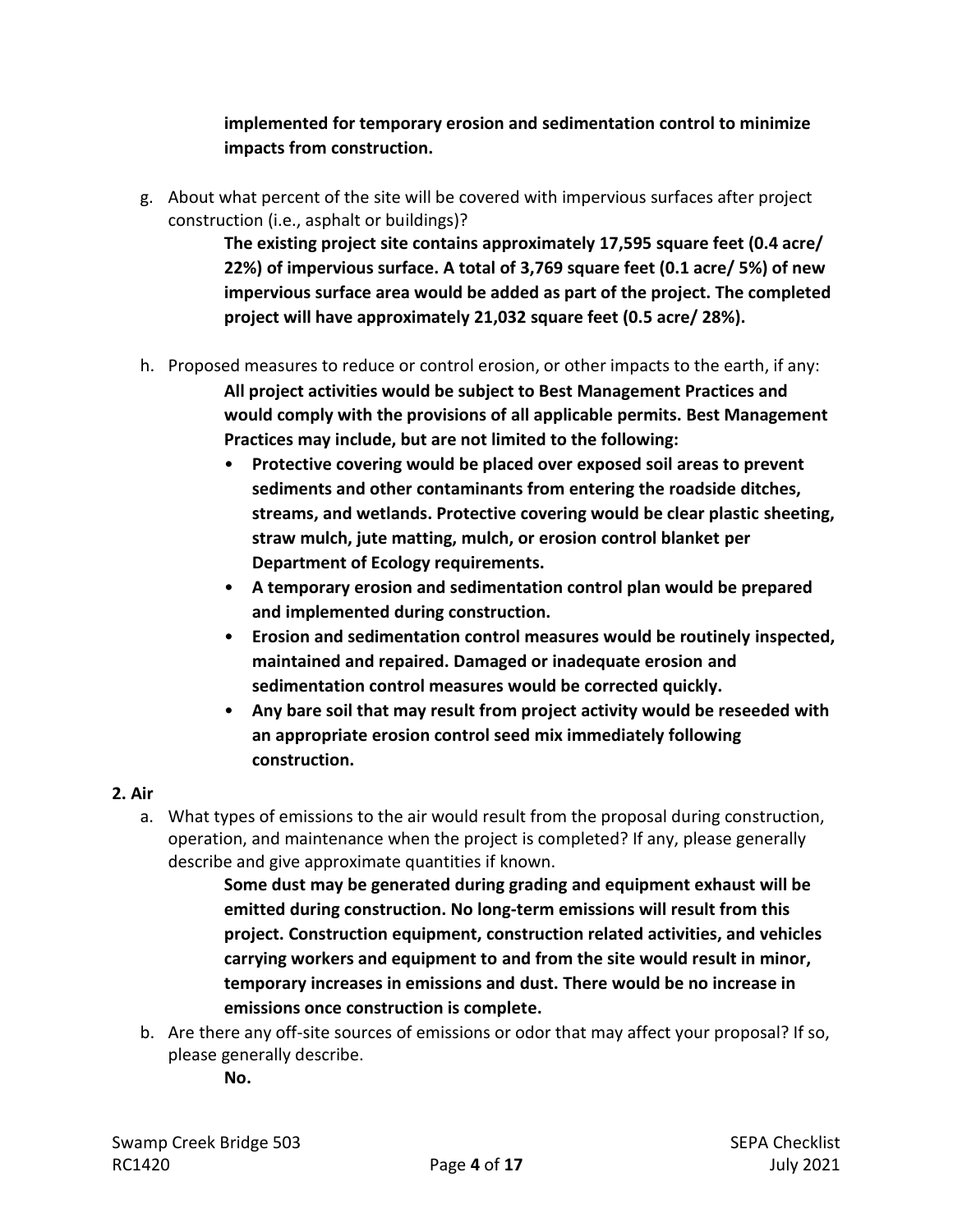c. Proposed measures to reduce or control emissions or other impacts to air, if any: **During construction, equipment emissions would not exceed state and national air quality standards. The project would use only equipment and trucks in optimal operational condition. Dust control measures would be implemented to minimize airborne dust.**

#### **3. Water**

- a. Surface Water:
	- 1. Is there any surface water body on or in the immediate vicinity of the site (including year round and seasonal streams, saltwater, lakes, ponds, wetlands)? If yes, please describe type and provide names. If appropriate, state what stream or river if flows into.

**Swamp Creek, a Type S salmonid-bearing stream flows under Bridge 503. Swamp Creek is approximately 14.7 miles long with headwaters in south Everett. It is a tributary to the Sammamish River and is within the Lake Washington basin.**

**A tributary to Swamp Creek, Locust Creek, is mapped approximately 300 feet west of the proposed project. Locust Creek is a likely a Type F salmonid bearing stream.**

**There is a forested, Category II wetland located southeast of the project area approximately 75 feet upstream from Locust Way. This wetland is adjacent to the left bank of Swamp Creek and located within the protected Native Growth Protection Area of the Isabella Park plat. The wetland does not extend into the existing Locust Way right-of-way and is not expected to be impacted by the project.**

- 2. Will the project require any work over, in, or adjacent to (within 200 feet) the described waters? If yes, please describe and attach available plans. **Yes, this project will occur directly over and adjacent to Swamp Creek. Replacing the bridge will require minimal work within the stream to remove existing pilings and supporting abutment walls.**
- 3. Estimate the amount of fill and dredge material that would be placed in or removed from surface water or wetlands and indicate the area of the site that would be affected. Indicate the source of fill material. **No fill or dredge will be placed in surface water or wetlands.**
- 4. Will the proposal require surface water withdrawals or diversions? Please give a general description, purpose, and approximate quantities if known.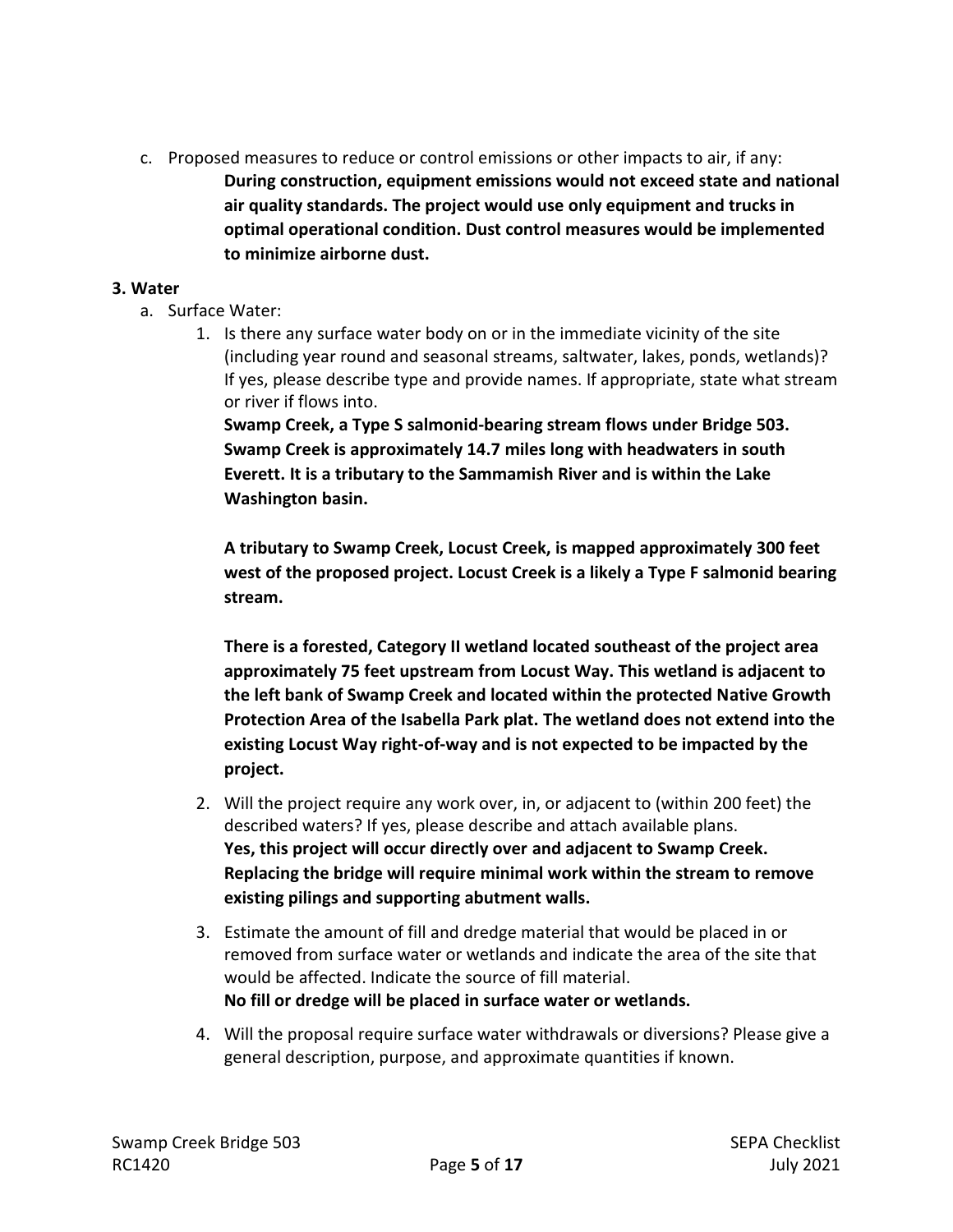**No permanent surface water withdrawals or diversions are planned. A temporary cofferdam and/or dewatering around the center pier may be required during pile removal.** 

5. Does the proposal lie within a 100-year floodplain? If so, note location on the site plan.

**Yes, the proposed project is located within the 100-year floodplain. A map of the 100-year floodplain is attached.** 

- 6. Does the proposal involve any discharges of waste materials to surface waters? If so, please describe the type of waste and anticipated volume of discharge. **No, no waste materials will be discharged into surface waters.**
- b. Groundwater:
	- 1. Will groundwater be withdrawn from a well for drinking water of other purposes? If so, please give a general description of the well, proposed uses and approximate quantities withdrawn from the well. **No, groundwater will not be withdrawn for this project.**
	- 2. Will water be discharged to groundwater? Please give a general description, purpose, and approximate quantities if known. **No, water will not be discharged to groundwater for this project.**
	- 3. Describe waste material that will be discharged into the ground from septic tanks or other sources, if any (i.e., domestic sewage, industrial, containing the following chemicals..., agricultural, etc.). **None.**
	- 4. Describe the general size of the system, the number of such systems, the number of houses to be served (if applicable), or the number of animals or humans the system(s) are expected to serve.

**The bridge currently conveys 10,203 vehicular crossings daily. That number is projected to increase to 15,000 crossings by 2040.**

- c. Water Runoff (including storm water):
	- 1. Describe the source of runoff (including stormwater) and method of collection and disposal, if any (include quantities, if known). Where will this water flow? Will this water flow into other waters? If so, please describe. **Approximately 30% of current storm water runoff from the existing roadway is conveyed into two existing stormwater detention ponds, located at the NE and SW corners of the bridge, via a conveyance ditch along the NE corner, and stormwater conveyance systems throughout the project area.**

**The proposed project will add 4,457 SF of new impervious surface and 2,120 SF of new pollution generating surface. The project will incorporate infiltration/ water quality treatment facilities and low impact development best**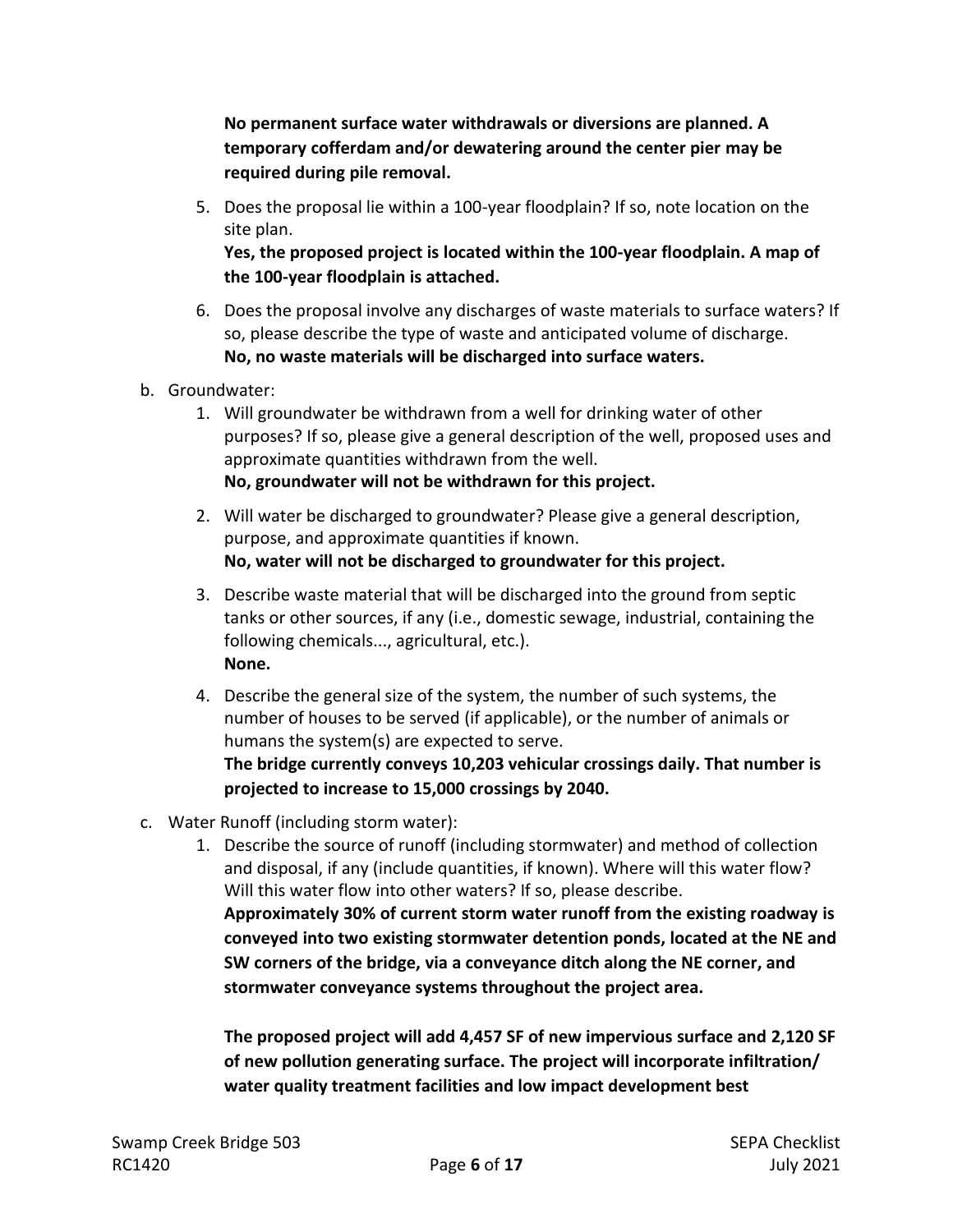**management practices (LID BMP's) to mitigate for the new impervious surfaces. Designs being considered include bioretention swales, bioretention planters, and pervious sidewalks.** 

2. Could waste materials enter ground or surface waters? If so, please generally describe.

**No waste materials from the site will enter ground or surface water. Best Management Practices (BMPs) will be used to prevent erosion during construction.** 

3. Does the proposal alter or otherwise affect drainage patterns in the vicinity of the site? If so, please describe.

**Currently storm water runoff sheet flows from the existing roadway and disperses into the surrounding vegetation or is conveyed by roadside ditches to stormwater facilities. Stormwater that is currently being conveyed to existing detention ponds will have its current routing maintained. The proposed project would channel stormwater from new impervious surfaces into treatment locations. Bioretention swales and bioretention planters are being considered.**

d. Proposed measures to reduce or control surface water, groundwater, runoff water, and drainage impacts, if any:

> **Construction is proposed during the dry season. An erosion control plan will be developed for this project. During construction, surface water runoff and water quality would be controlled by erosion control BMPs. Clearing and grading will be limited by fencing prior to any site disturbance. Bioretention techniques are being considered to reduce impacts on surface water. Bare soil would be seeded and/or planted to control erosion after construction. Stormwater erosion control measures and runoff treatment will be designed and constructed to comply with adopted SCC 30.63A Drainage development regulations.**

## **4. Plants**

- a. Check all types of vegetation below found on or in close proximity to the site: deciduous tree: **black cottonwood, big-leaf maple**
	- evergreen tree: **Douglas**-**fir, Western redcedar, pine, other**
	- shrubs: **Indian plum, sword fern, vine maple, blackberry, salmonberry**

 $\boxtimes$  grass

□ pasture

- $\Box$  crop or grain
- $\Box$  orchards, vineyards, or other permanent crops
- $\Box$  wet soil plants: cattail, buttercup, bulrush, skunk cabbage, other
- $\Box$  water plants: water lily, eelgrass, milfoil, other
- $\Box$  other types of vegetation present: Click here to enter text.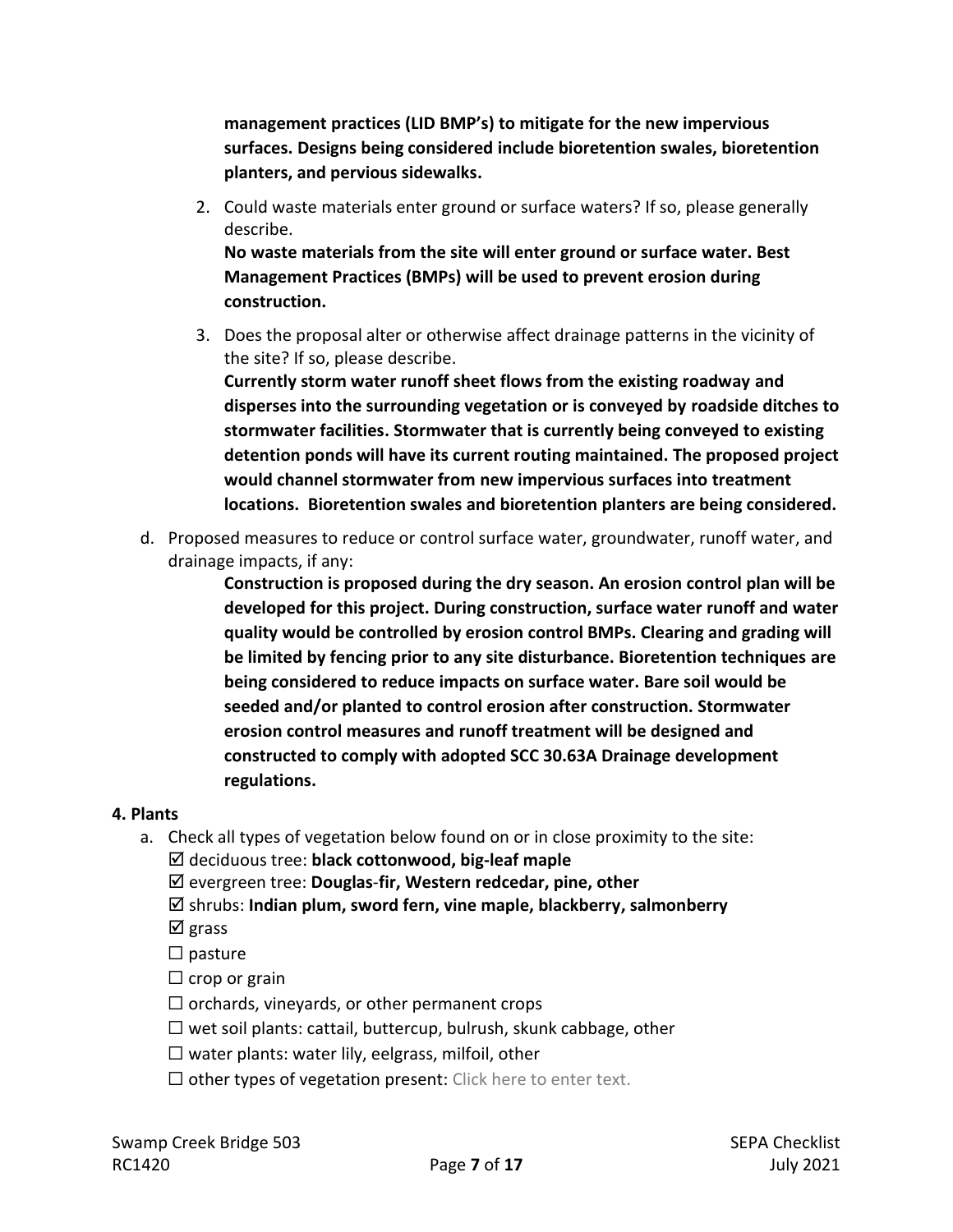- b. What kind and amount of vegetation will be removed or altered? **Vegetation will be removed to provide access to construction equipment and accommodate the larger bridge and sidewalks. Several trees, shrubs and groundcover will be removed.**
- c. List threatened and endangered plant species known to be on or near the site. **None known.**
- d. List all noxious weeds and invasive species known to be on or near the site. **Himalayan and evergreen blackberry, ivy**
- e. Proposed landscaping, use of native plants, or other measures to preserve or enhance vegetation of the site, if any:

**Mitigation for impacts to the stream buffer and wetland buffer are required and would comply with requirements established in SCC 30.62A Wetlands and Fish & Wildlife Habitat Conservation Areas development regulations. Native plants will be planted to compensate for vegetation removed. Invasive plants will be removed, where practical, prior to planting. Temporary impacts to native vegetation will be restored.** 

## **5. Animals**

a. List any birds and other animals which have been observed on or near the site or are known to be on or near the site.

birds: **robin, song sparrow, common crow, violet-green swallow, goldfinch, Northern flicker, warblers, neotropical migratory birds** mammals: **opossum, raccoon, spotted skunk, eastern gray squirrel**

fish: **salmon, trout**

b. List any threatened and endangered wildlife species known to be on or near the site. **Chinook salmon, Coho salmon, Sockeye salmon, and Steelhead trout** 

| be found within the county include (check all that apply): |                              |                             |                        |                      |  |  |  |
|------------------------------------------------------------|------------------------------|-----------------------------|------------------------|----------------------|--|--|--|
|                                                            | <b>Common Name</b>           | <b>Latin Name</b>           | <b>Federal Listing</b> | <b>State Listing</b> |  |  |  |
| ☑                                                          | Puget Sound ESU Chinook      | Oncorhynchus<br>tshawytscha | Threatened             | Candidate            |  |  |  |
| ☑                                                          | Puget Sound DPS<br>Steelhead | O. mykiss                   | Threatened             | N/A                  |  |  |  |
| ☑                                                          | <b>Bull trout</b>            | Salvelinus confluentus      | Threatened             | Candidate            |  |  |  |
|                                                            | Pygmy whitefish              | Prosopium coulteri          | N/A                    | Sensitive            |  |  |  |
|                                                            | Margined sculpin             | Cottus marginatus           | N/A                    | Sensitive            |  |  |  |
| ☑                                                          | Olympic mudminnow            | Novumbra hubbsi             | N/A                    | Sensitive            |  |  |  |
| ☑                                                          | Oregon spotted frog          | Rana pretiosa               | Threatened             | Sensitive            |  |  |  |
|                                                            | Larch mountain<br>salamander | Plethodon marselli          | N/A                    | Sensitive            |  |  |  |
|                                                            | Common loon                  | Gavia immer                 | N/A                    | Sensitive            |  |  |  |

As of **May 4, 2021,** the following threatened, endangered, sensitive, or priority species that may be found within the county include (check all that apply):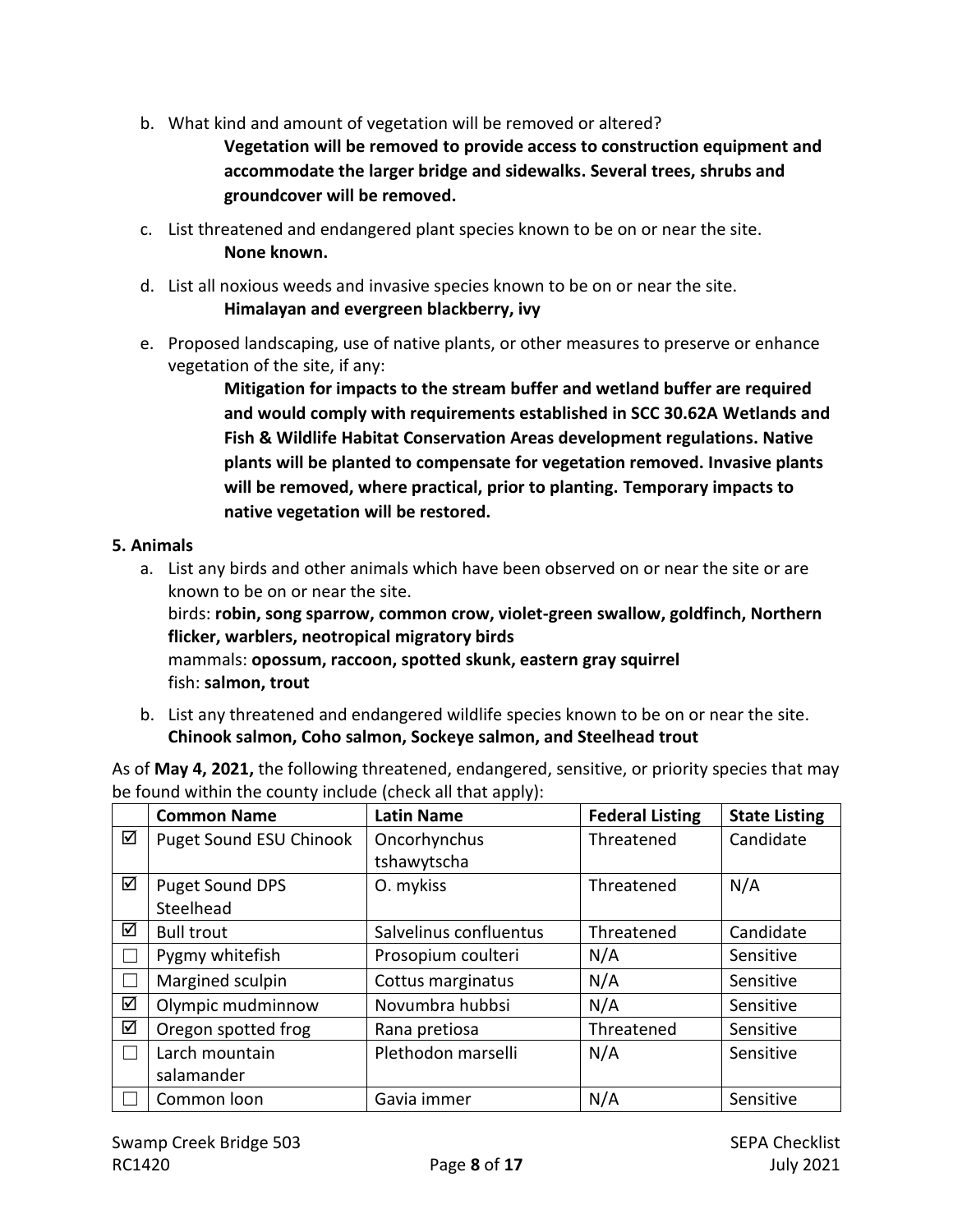| П | Peregrine falcon         | Falco peregrinus           | Species of | Sensitive  |
|---|--------------------------|----------------------------|------------|------------|
|   |                          |                            | Concern    |            |
| ☑ | Marbled murrelet         | <b>Brachyramphus</b>       | Threatened | Endangered |
|   |                          | marmoratus                 |            |            |
| ☑ | Northern spotted owl     | Strix occidentalis caurina | Threatened | Endangered |
| ☑ | Yellow-billed cuckoo     | Coccyzus americanus        | Threatened | Candidate  |
|   | Fisher                   | Martes pennanti            | Endangered | Endangered |
| ☑ | Gray wolf                | Canis lupus                | Endangered | Endangered |
|   | Grizzly bear             | Ursus arctos horribilis    | Threatened | Endangered |
|   | Southern resident killer | Orcinus orca               | Endangered | Endangered |
|   | whale                    |                            |            |            |

Where federal threatened and endangered species are found, all work will conform to the requirements of the Endangered Species Act administered by the US Fish and Wildlife Service and the National Marine Fisheries Service. Where state listed species or Priority Habitats and Species (PHS) are found, the Washington Department of Fish and Wildlife Priority Habitats and Species recommendations will be followed, when appropriate. The most current PHS list can be found at: [https://wdfw.wa.gov/species-habitats/at-risk/phs/list.](https://wdfw.wa.gov/species-habitats/at-risk/phs/list)

c. Is the site part of a migration route? If so, please explain.

**Swamp Creek supports several species of salmonids, including Chinook and Puget Sound steelhead. Additionally, this site is within the Pacific Flyway used by migratory birds.** 

d. List any invasive animal species known to be on or near the site.

**None known**

e. Proposed measures to preserve or enhance wildlife, if any:

**Lengthening the bridge to create a wider opening under the bridge will provide for easier wildlife access under the bridge. Planting native trees and shrubs will enhance wildlife habitat and improve stream conditions through shading, erosion control, and organic inputs. The project design would comply with measures identified as part of Section 7 Endangered Species Act consultation.**

# **6. Energy and Natural Resources**

a. What kinds of energy (electric, natural gas, oil, wood stove, solar) will be used to meet the completed project's energy needs? Please describe whether it will be used for heating, manufacturing, etc.

# **None.**

b. Would your project affect the potential use of solar energy by adjacent properties? If so, please generally describe.

**No.**

c. What kinds of energy conservation features are included in the plans of this proposal? List other proposed measures to reduce or control energy impacts, if any: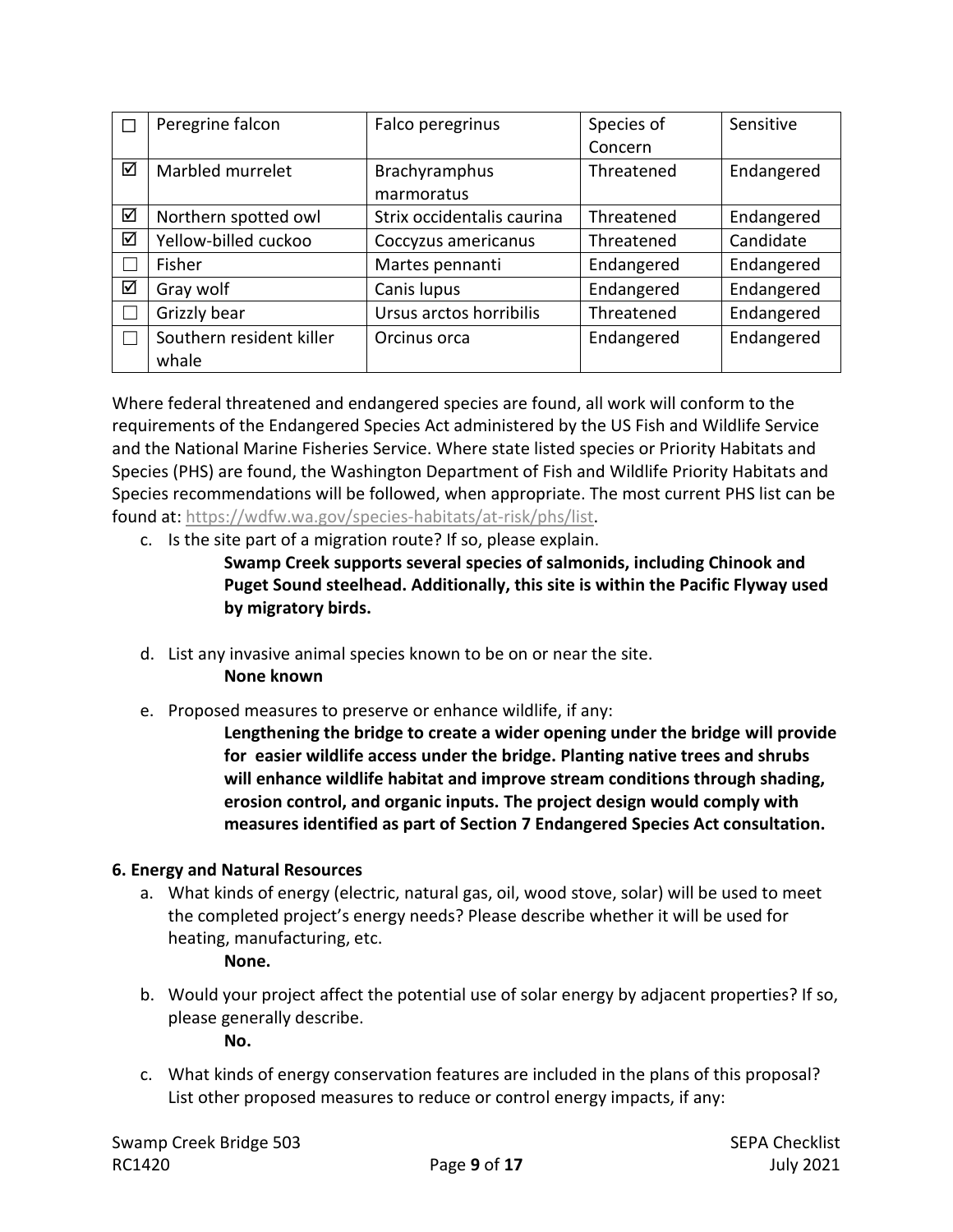#### **None proposed.**

#### **7. Environmental Health**

a. Are there any environmental health hazards, including exposure to toxic chemicals, risk of fire and explosion, spill, or hazardous waste that could occur as a result of this proposal? If so, please describe.

> **The sub-structure of the existing bridge is constructed using creosote treated wood. Removal of the creosote treated piles would potentially release contaminants into the stream. To reduce the potential of creosote treated wood contaminants, pilings will be removed with care and in-stream work may be isolated. Spills of fuel and other heavy equipment fluids could potentially occur during construction. A spill prevention, control, and countermeasures (SPCC) plan will be prepared and implemented during construction.**

1. Describe any known or possible contamination at the site from present or past uses.

#### **None known.**

- 2. Describe existing hazardous chemicals/conditions that might affect project development and design. This includes underground hazardous liquid and gas transmission pipelines located within the project area and in the vicinity. **Creosote treated wood was used in the original construction of the bridge. Additionally, the bridge carries a 12-inch conduit for Ziply fiber optic and a Puget Sound Energy 6-inch pressure gas line.**
- 3. Describe any toxic or hazardous chemicals that might be stored, used, or produced during the project's development or construction, or any time during the operating life of the project. **None.**
- 4. Describe special emergency services that might be required. **Puget Sound Energy will shut off the gas main during construction to reduce risk. However, if the line is damaged, construction crews would leave the area immediately and evacuate nearby vehicles and buildings if necessary. Puget Sound Energy would be contacted as well as 911, if necessary.**
- 5. Proposed measures to reduce or control environmental health hazards, if any: **Utilities will be marked in the field ahead of construction. Puget Sound Energy will shut off the gas main during construction to reduce risk.**
- b. Noise:
	- 1. What types of noise exist in the area which may affect your project (i.e., traffic, equipment, operation, aircraft, other)? **No noise in the area would affect the proposed project.**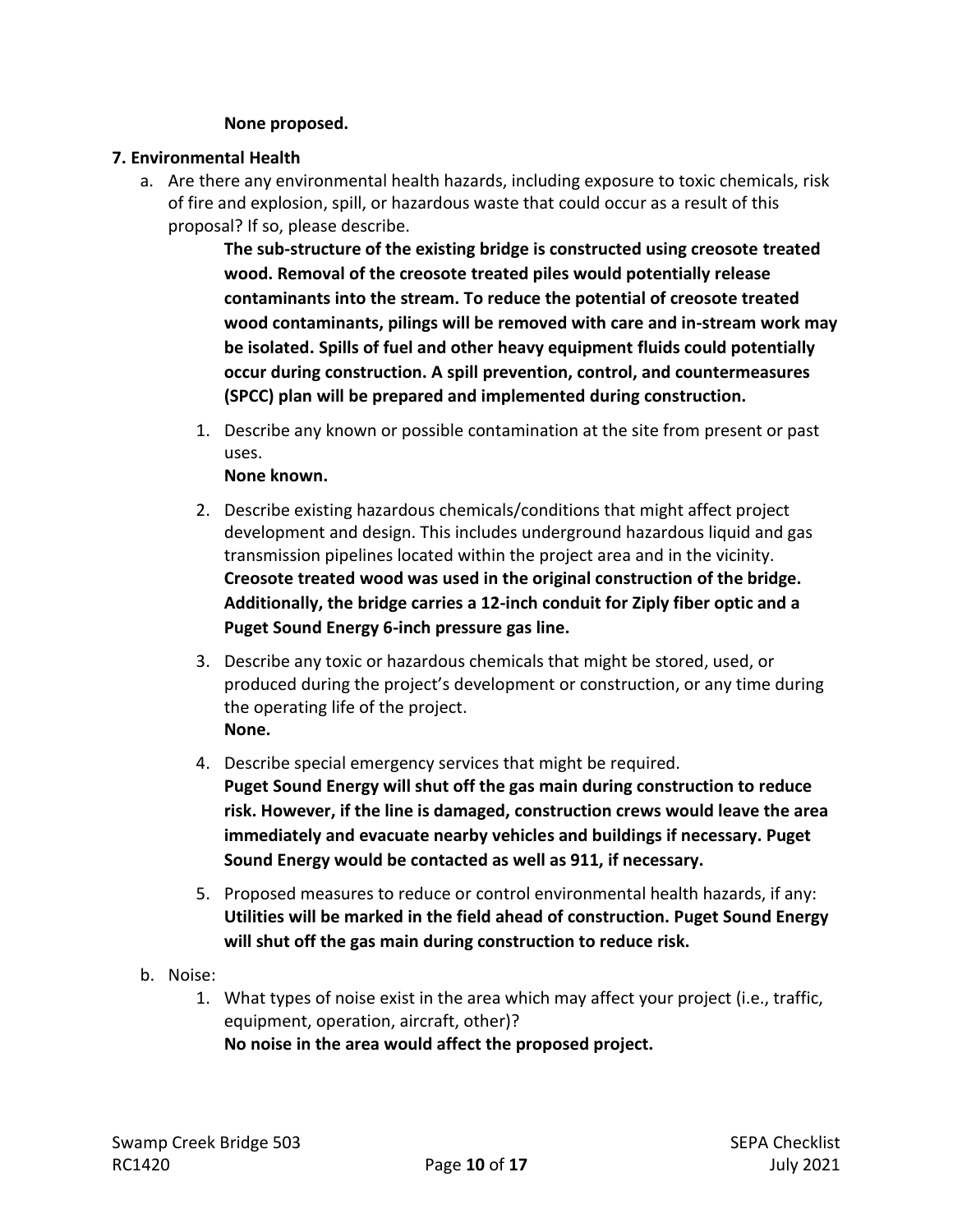- 2. What types and levels of noise would be created by or associated with the project on a short-term or long-term basis (i.e., traffic, construction, operation, other)? Indicate what hours noise would come from the site. **During construction increased noise levels will be anticipated as a result of using mechanized heavy equipment. These increased noise levels above the ambient noise levels are anticipated to be intermittent and generally occur between 7:00 AM and 5:00 PM, Monday through Friday during the construction phase.**
- 3. Proposed measures to reduce or control noise impacts, if any: **Construction noise will be limited to hours established by Snohomish County permit conditions. Heavy equipment would be operated in accordance to Occupational Safety and Health Administration (OSHA) and other applicable noise standards.**

## **8. Land and Shoreline Use**

a. What is the current use of the site and adjacent properties? Will the proposal affect current land use on nearby or adjacent properties? If so, please describe.

**The current use of the site is an existing roadway and bridge structure. The properties immediately adjacent to the bridge are urban-suburban, hosting low-density residential uses.**

b. Has the site been used as working farmlands or working forestlands? If so, please describe. How much agriculture or forestland of long-term commercial significance will be converted to other uses as a result of the proposal, if any? If resource lands have not been designated, how many acres in farmland or forestland tax status will be converted to non-farm or non-forest use?

## **No.**

- 1. Will the proposal affect or be affected by surrounding working farmland or forestland's normal business operations, such as oversize equipment access, the application of pesticides, tilling, and harvesting? If so, how: **No.**
- c. Describe any structures on the site.

**The existing bridge is a 41-feet long, 22.5-feet wide concrete tub girder bridge. No other structures are on site.**

- d. Will any structures be demolished? If so, what? **The existing bridge, including all pilings and substructures will be removed.**
- e. What is the current zoning classification of the site? **Residential (R-7,200 and R-9,600)**
- f. What is the current comprehensive plan designation of the site? **Urban Low Density Residential**
- g. If applicable, what is the current shoreline master program designation of the site?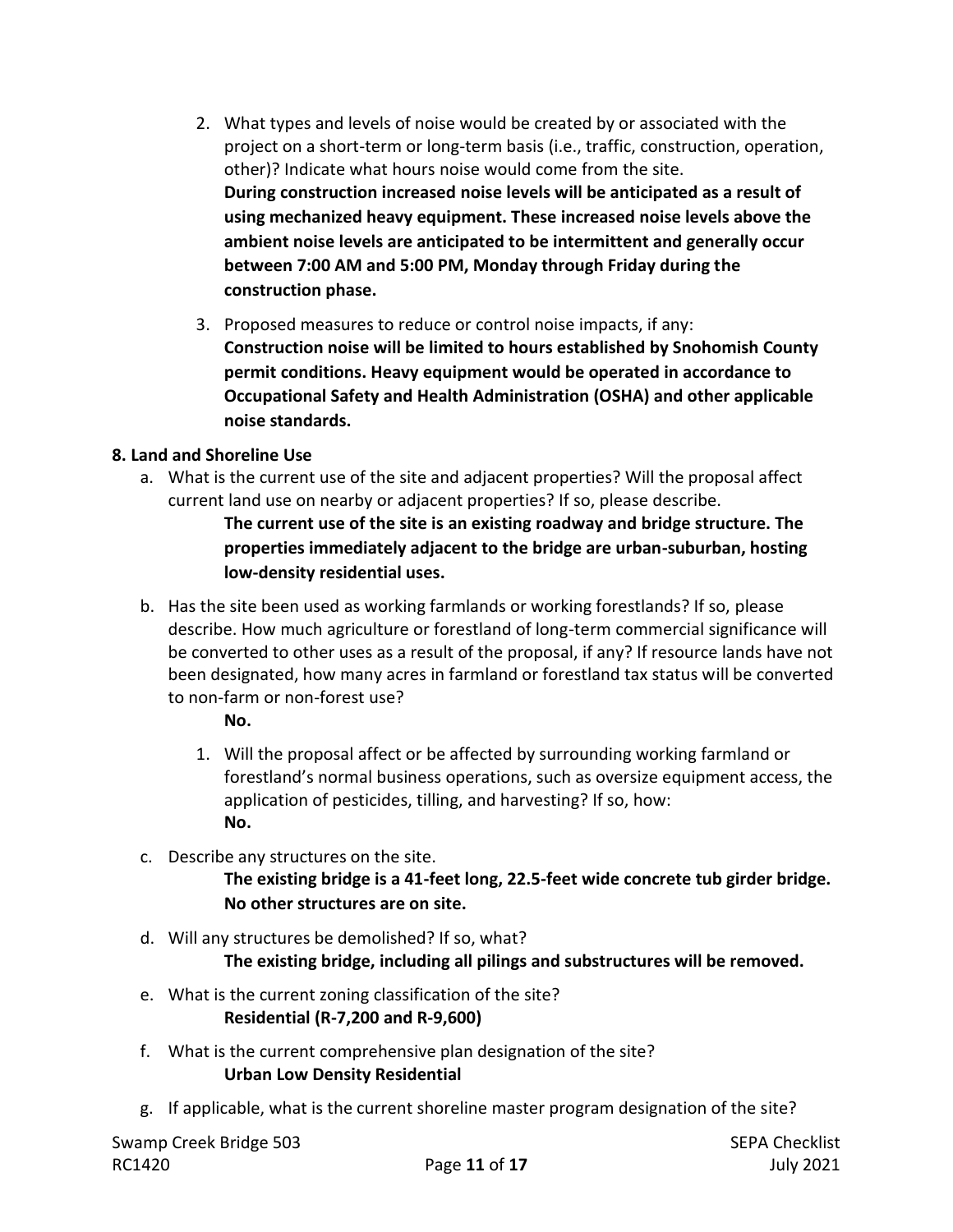**Urban**

h. Has any part of the site been classified critical area by the city or county? If so, please specify.

> **Yes, Swamp Creek, its floodplain, its adjacent buffers, and the buffer of a nearby wetland are considered environmentally sensitive and are designated as Critical Areas according to Snohomish County Code SCC 30.62A.**

- i. Approximately how many people would reside or work in the completed project? **Not applicable**
- j. Approximately how many people would the completed project displace?

**This project is not anticipated to displace people. Property may be purchased to accommodate the design elements including stormwater treatment and to mitigate for impacts. Any acquisition would be in accordance with applicable federal, state, and county regulations.** 

- k. Proposed measures to reduce or control impacts to nearby agricultural and forestlands of long-term commercial significance, if any:
	- **None proposed.**
- l. Proposed measures to ensure the proposal is compatible with existing projected land uses and plans, if any:

**This project is consistent with the Snohomish County Growth Management Act Comprehensive Plan (2018) Transportation Element. It is identified in the Snohomish County Transportation Improvement Program for 2021-2026: F.54 Swamp Creek Bridge# 503 Replacement.**

m. Proposed measures to avoid or reduce displacement, if any:

**Any acquisition of needed right-of-way will be in accordance with applicable federal, state, and county regulations.** 

## **9. Housing**

a. Approximately how many units would be provided, if any? Indicate whether high, middle, or low-income housing.

## **Not Applicable.**

- b. Approximately how many units, if any, would be eliminated? Indicate whether high, middle, or low-income housing. **None.**
- c. Proposed measures to reduce or control housing impacts, if any:

**A complete and detailed right-of-way plan would be developed in accordance with applicable federal, state, and county regulations. When acquisition or displacement becomes necessary, a complete and detailed set of relocation and right-of-way plans would be developed. Chapter 8.25 and 8.26 of the Revised Code of Washington would govern right-of-way acquisition**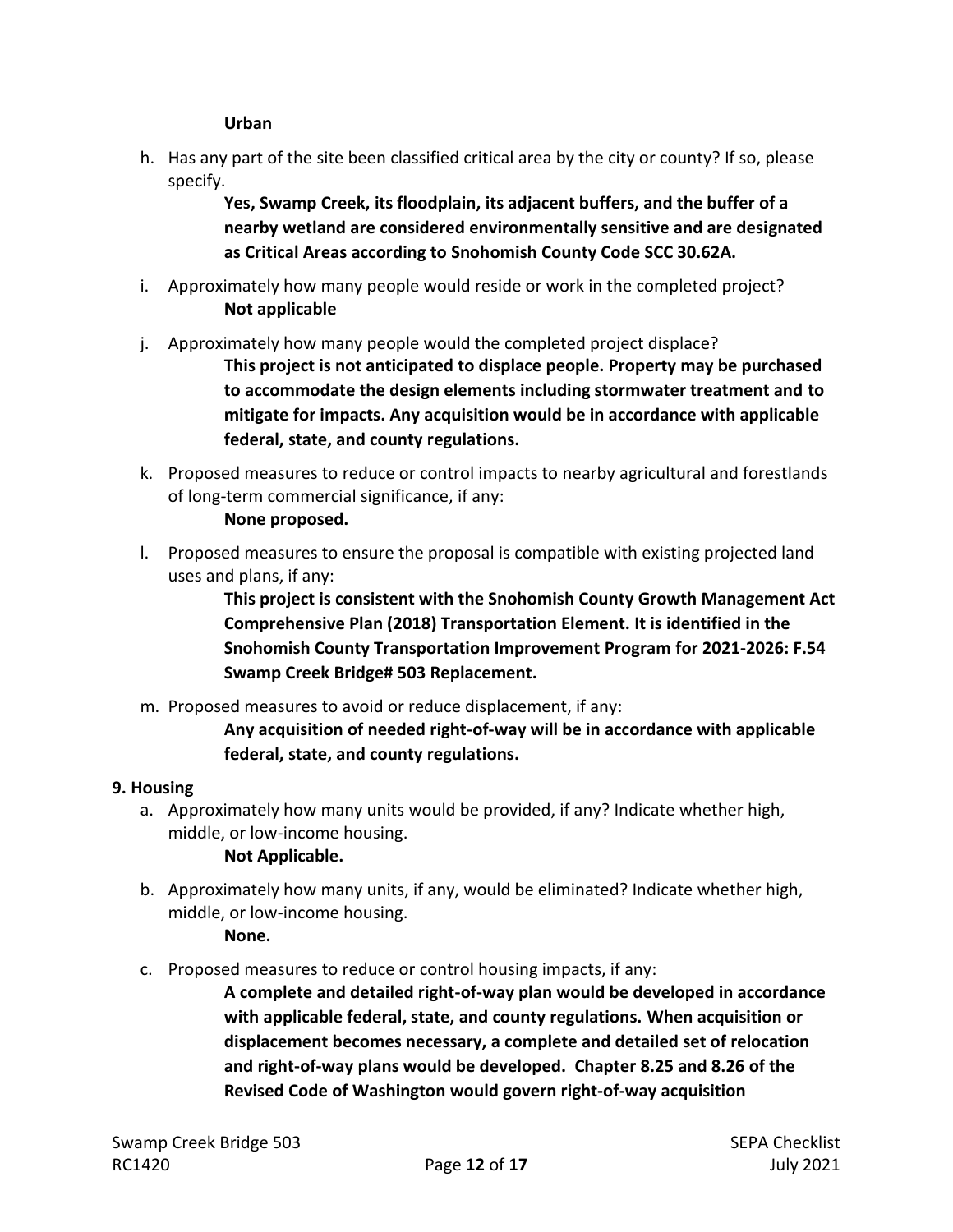**proceedings. These laws ensure fair and equitable treatment of those displaced. In addition, right-of-way purchases would be in accordance with Civil Rights Act Title VI legislation and the federal Uniform Relocation Assistance and Real Property Acquisition Policies Act of 1970 as amended (42 U.S.C.) These laws would provide payment for reasonable and necessary costs to relocate persons displaced by the project and ensure prompt and fair relocation payments and requires agency review of aggrieved parties. Acquisition proceedings include appraisal, determination of just compensation, presentation of an offer and compensating the individual. Acquisition proceedings within the project vicinity would not be initiated until the environmental review process has been completed.**

#### **10. Aesthetics**

a. What is the tallest height of any proposed structure(s), not including antennas; what is the principal exterior building material(s) proposed?

> **The bridge rail will be the tallest height of the structure at approximately 4 feet above the roadway surface. The total height of structure, including the bridge rail, above the creek bed at the thalweg is approximately 20 feet. Principle building material will be concrete.**

b. What view in the immediate vicinity would be altered or obstructed?

**The replacement bridge will be wider and longer than the existing bridge. It will include sidewalks and a shoulder. Some trees and vegetation may be removed to access the site for removal of the old bridge and construction of the replacement bridge.**

c. Proposed measures to reduce or control aesthetic impacts, if any:

**Trees will be preserved where possible. Native vegetation will be replanted after construction.** 

#### **11. Light and Glare**

a. What type of light or glare will the proposal produce? What time of day would it mainly occur?

> **The project area has existing streetlights. At least one streetlight may need to be replaced if a power pole is relocated. Night work will likely not be needed for this project.**

b. Could light or glare from the b. finished project be a safety hazard or interfere with views?

**No.**

- c. What existing off-site sources of light or glare may affect your proposal? **None known.**
- d. Proposed measures to reduce or control light and glare impacts, if any?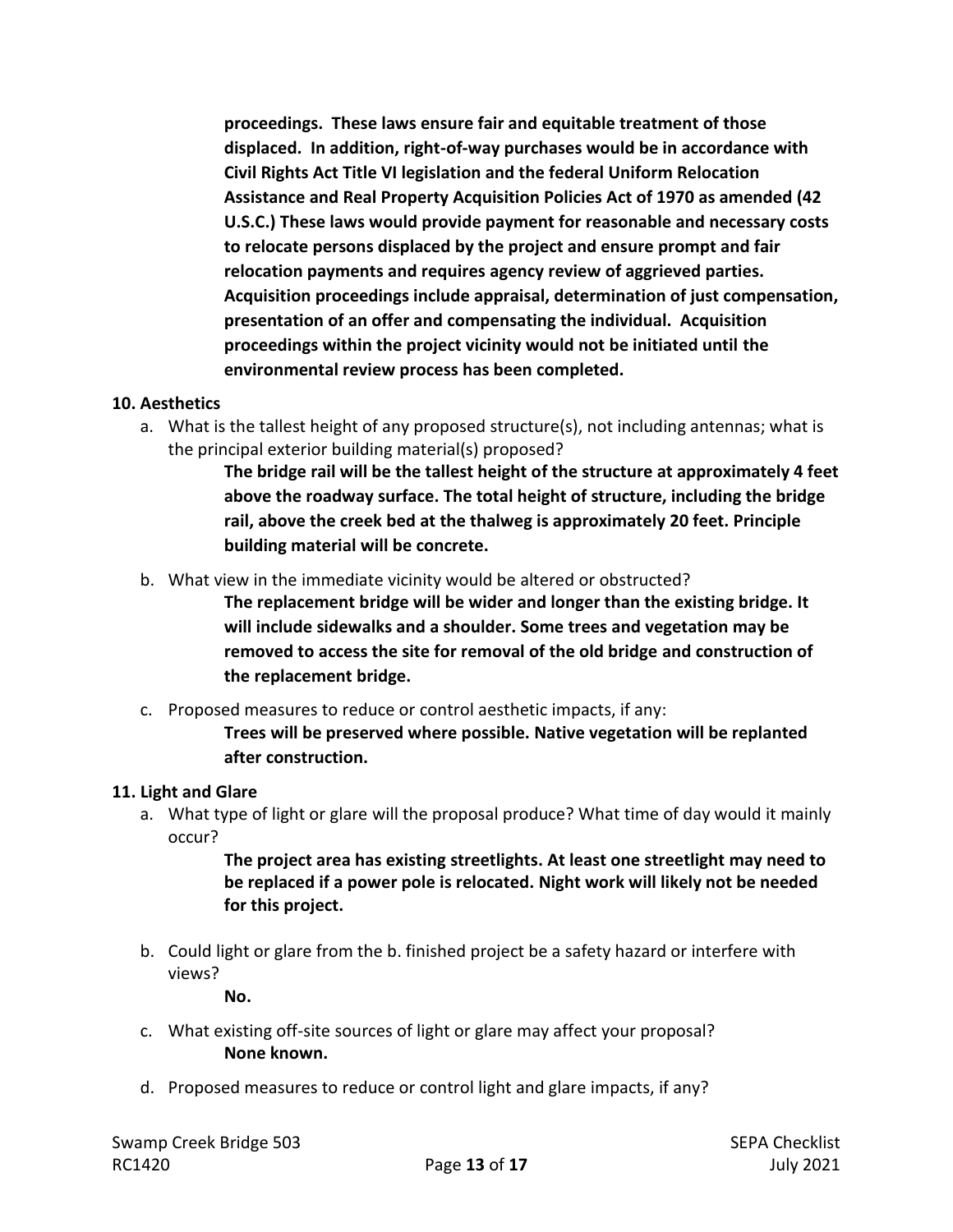#### **None proposed.**

#### **12. Recreation**

- a. What designated and informal recreational opportunities are in the immediate vicinity? **There are no parks in the immediate vicinity of the bridge. The creek and riparian areas may be used informally by neighbors and adjacent landowners.**
- b. Would the proposed project displace any existing recreation uses? If so, please describe. **No.**
- c. Proposed measures to reduce or control impacts on recreating, including recreation opportunities to be provided by the project or applicant, if any:

## **The widening of the bridge will improve pedestrian and bike access and safety.**

## **13. Historic and Cultural Preservation**

a. Are there any buildings, structures, or sites located on or near the site that are over 45 years old listed in or eligible for listing in national, site, or local preservation registers located on or near the site? If so, please general describe.

## **The existing bridge was constructed in 1960, however it was largely reconstructed in 1987 and 1988.**

b. Are there any landmarks, features or other evidence of Tribal or historic use or occupation? This may include human burials or old cemeteries. Are there any material evidence, artifacts, or areas of cultural importance on or near the site? Please list any professional studies conducted at the site to identify such resources.

**None known. A desktop archaeological screening review of archaeological records was conducted by Snohomish County Public Works to determine if any known archaeological or cultural sites are within the vicinity of the proposed project.**

c. Describe methods used to assess the potential impacts to cultural and historic resources on or near the project site. Examples include consultation with Tribes and the Department of Archeology and Historic Preservation, archaeological surveys, historic maps, GIS data, etc.

> **A GIS desktop review of archaeological records was conducted by Snohomish County Public Works. Section 106 National Historic Preservation Act consultation with local Tribes and the Department of Archeology and Historic Preservation would occur as part of the project's Section 106 National Historic Preservation Act requirements.**

d. Proposed measures to avoid, minimize, or compensate for loss, changes to, and disturbance to resources. Please include plans for the above and any permits that may be required:

> **Section 106 National Historic Preservation Act consultation would occur as part of the project and a cultural resources review performed by the County Archaeologist. Although no known archaeological or cultural sites are within the vicinity of the proposed project, there is still a possibility of resources to be discovered during construction. An Inadvertent Discovery Plan would be**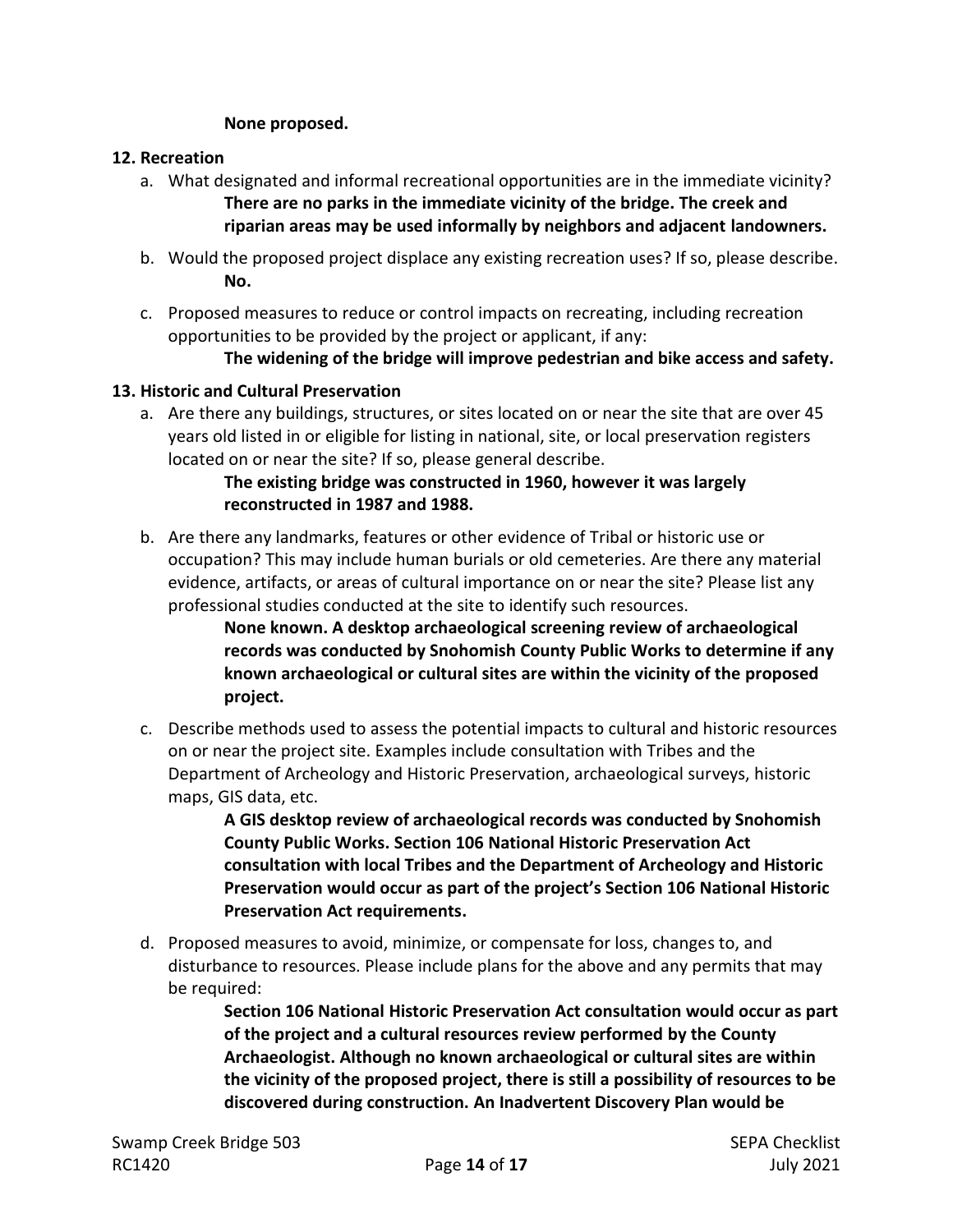**developed and included in project construction documents to address inadvertent discovery of archaeological or cultural resources. If suspected human remains are found, all project work will cease. The Snohomish County Medical Examiner, County Archaeologist, Native American tribe(s), and the Washington State Department of Archaeology and Historic Preservation will be notified immediately.**

#### **14. Transportation**

a. Identify public streets and highways serving the site, or affected geographic area, and describe proposed access to the existing street system. Show on site plans, if any. **The bridge is located on Locust Way in southwest Snohomish County.**

> **A temporary detour route will be required during construction. The proposed detour is approximately 4.1 miles in length. Locust Way will be closed to through traffic between the intersections at 228th St SW and 226th Pl SW. Traffic will be detoured around the closure using 228th St SW, 4th Ave W, 214th St SW, Damson Road, Logan Road, and Locust Way.**

- b. Is the site or affected geographic area currently served by public transit? If so, please generally describe. If not, what is the approximate distance to the nearest transit stop? **Locust Way is not served by public transit in the project area. The closest service is in Brier or Bothell/Canyon Park which is served by Community Transit.**
- c. How many additional parking spaces would the completed project or non-project proposal have? How many would the project proposal eliminate? **No parking spaces are proposed.**
- d. Will the proposal require any new or improvements to existing roads, streets, pedestrian, bicycle, or state transportation facilities, not including driveways? If so, please generally describe (indicate private or public).

**The proposed project will replace the existing Swamp Creek Bridge 503. The proposed design will meet current standards and provide public facilities for all users including bicycles and pedestrians. Sidewalks will be extended to connect existing pedestrian facilities along the northeast section of Locust Way. The existing bridge is 22.5 feet wide. The new bridge will be 44 feet wide, accommodating two 11-foot driving lanes, two 5-foot bike lanes, and two 6 foot sidewalks.**

e. Will the project or proposal use (or occur in the immediate of) water, rail, or air transportation? If so, please generally describe.

**The proposed project will replace a bridge over Swamp Creek.**

f. How many vehicular trips per day would be generated by the completed project or proposal? If known, indicate when peak volumes would occur and what percentage of the volume would be trucks (such as commercial or non-passenger vehicles). What data or transportation models were used to make these estimates?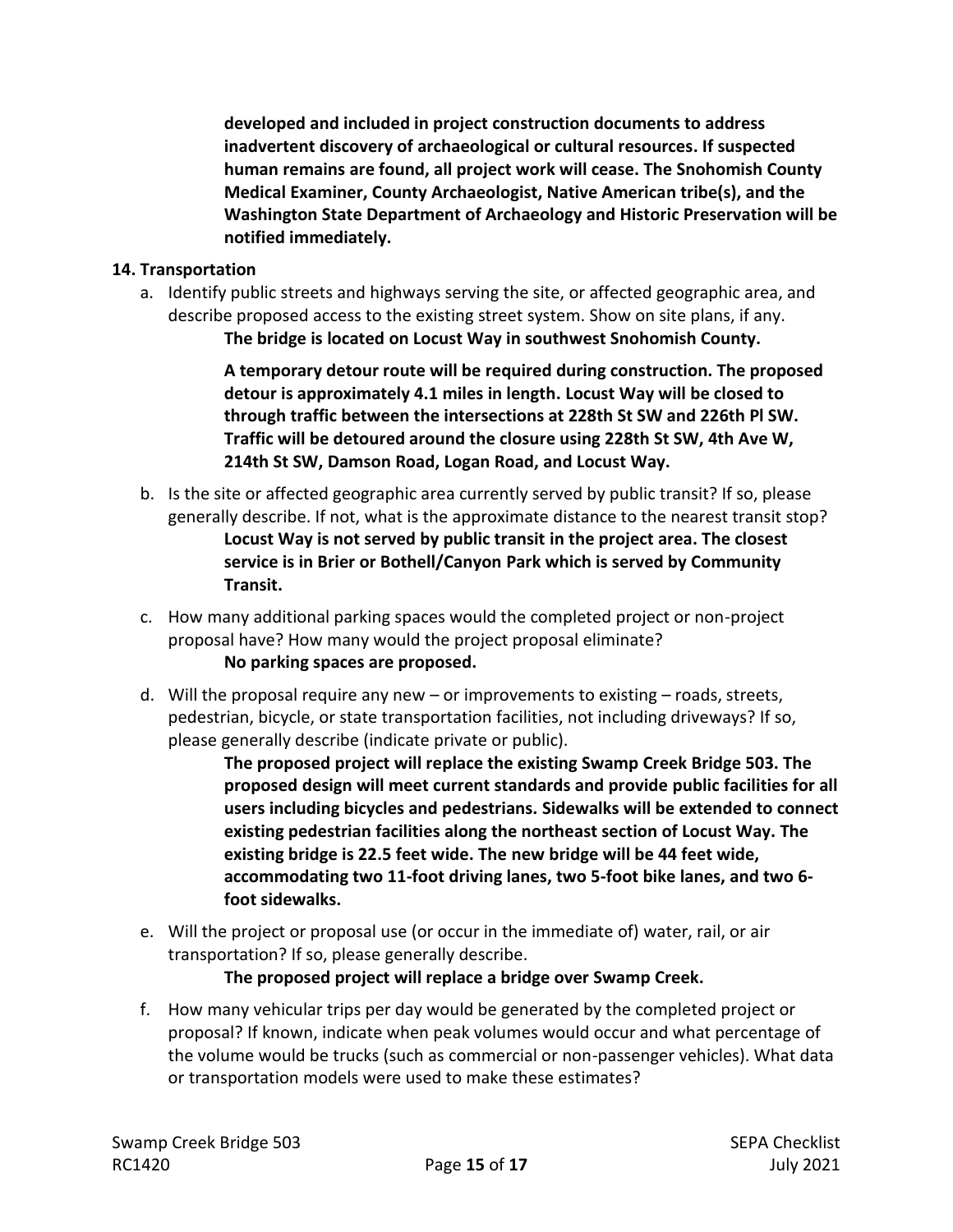**Current ADT is 10,203 vehicles, with 7% truck traffic. Future projections anticipate an ADT of 15,000 vehicles with similar truck percentages. Peak volumes occur in the afternoon per the County's 2020 traffic study. Current ADT data were collected using portable road tube counters.** 

- g. Will the proposal interfere with, affect, or be affected by the movement of agricultural and forest products on roads or streets in the area? If so, please generally describe. **No.**
- h. Proposed measures to reduce or control transportation impacts, if any: **The proposed bridge will be wider, providing a safer passage of vehicles and pedestrians.**

#### **15. Public Services**

a. Would the project result in an increased need for public services (i.e., fire protection, police protection, public transit, health care, schools, other)? If so, please generally describe.

**No.**

b. Proposed measures to reduce or control direct impacts on public services, if any. **A temporary detour route will be required during construction. The proposed detour would be approximately 4.1 miles in length from end to end. Locust** 

**Way would be closed to through traffic between the intersections at 228th St SW and 226th Pl SW. Traffic would be detoured around the closure using 228th St SW, 4th Ave W, 214th St SW, Damson Road, Logan Road, and Locust Way.**

#### **16. Utilities**

- a. Check all utilities currently available at the site:
	- Electricity

**Ø** Natural Gas

- ☐ Water
- ☐ Refuse Service
- **Ø** Telephone
- $\Box$  Sanitary Sewer
- □ Septic System
- Other (please describe) **Fiber**
- b. Describe the utilities that are proposed for the project, the utility providing the service, and the general construction activities on the site of in the immediate vicinity which might be needed.

**A 12-inch Ziply Fiber conduit and a Puget Sound Energy 6-inch intermediate pressure gas line are mounted on the existing bridge. These utilities will require relocation during construction. Electric and communication lines run overhead of the project site. One utility pole may need to be relocated to accommodate the new bridge.**